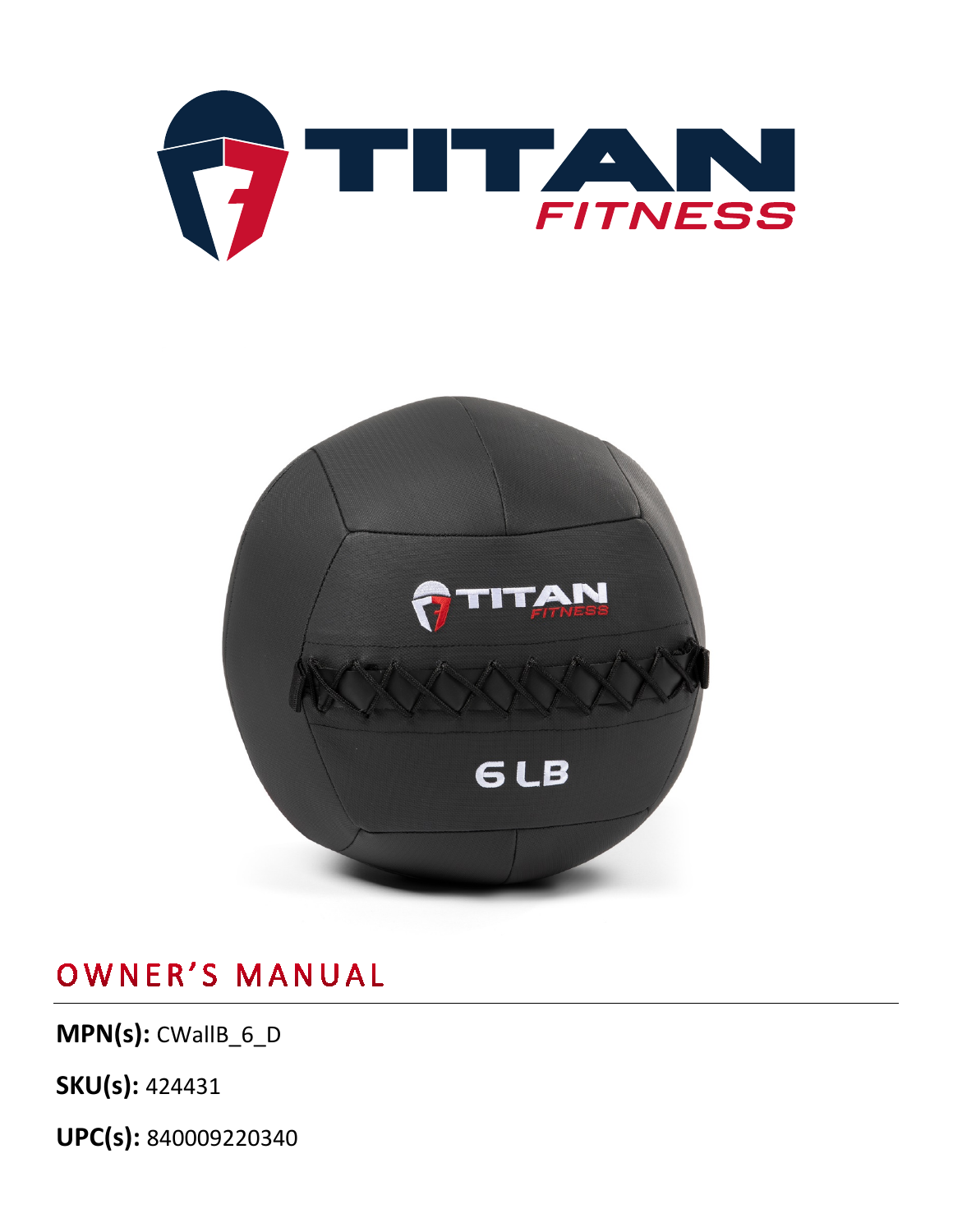# PARTS DIAGRAM / EXPLODED VIEW

| <b>KEY</b> | <b>BOX</b> | <b>DESCRIPTION</b>                          | <b>QTY</b> |
|------------|------------|---------------------------------------------|------------|
| (1)        |            | <b>COMPOSITE 6LB WALL BALL W/ BLEMISHES</b> |            |

# ASSEMBLY INSTRUCTIONS

− -No Assembly Instuctions Required.